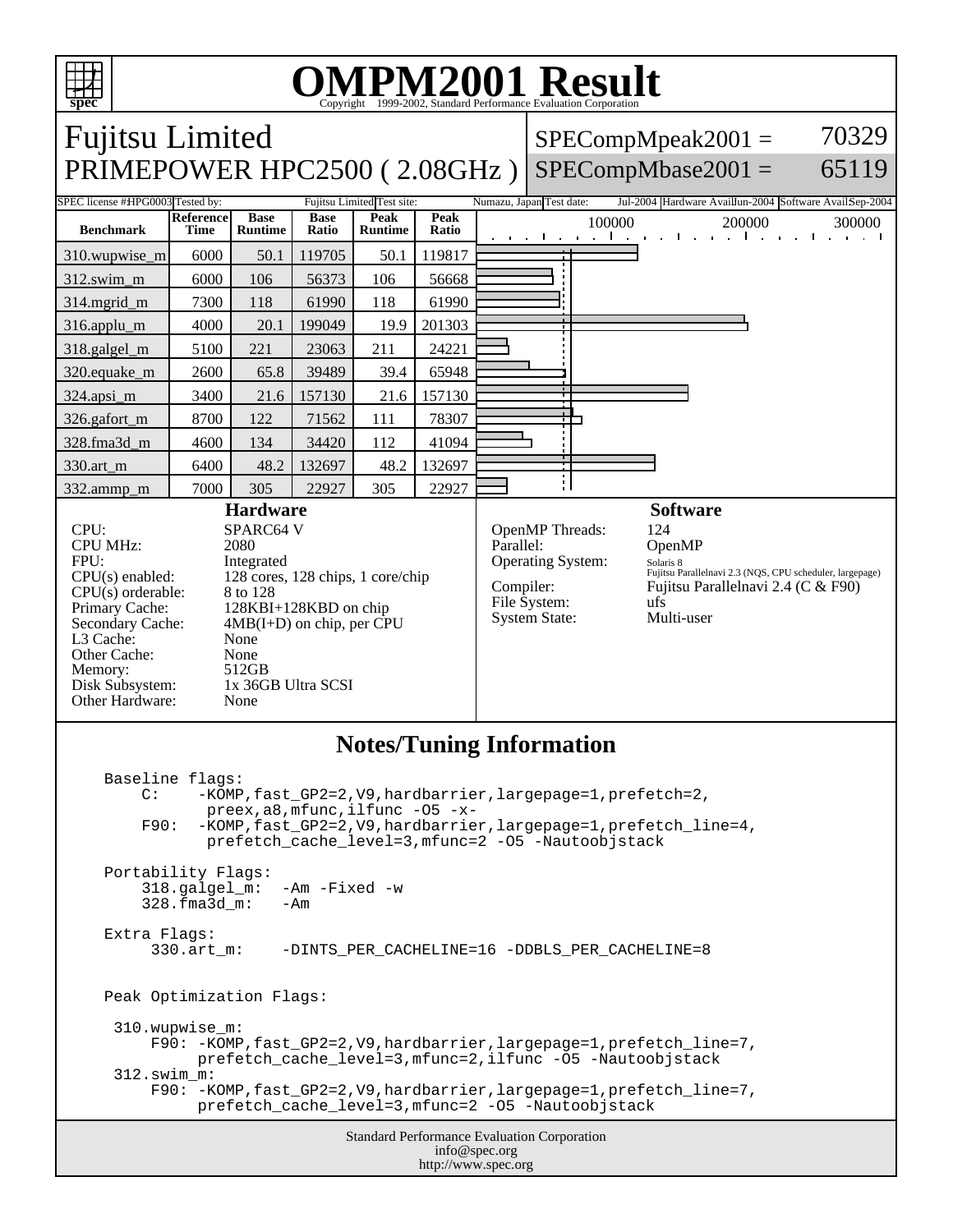

info@spec.org http://www.spec.org